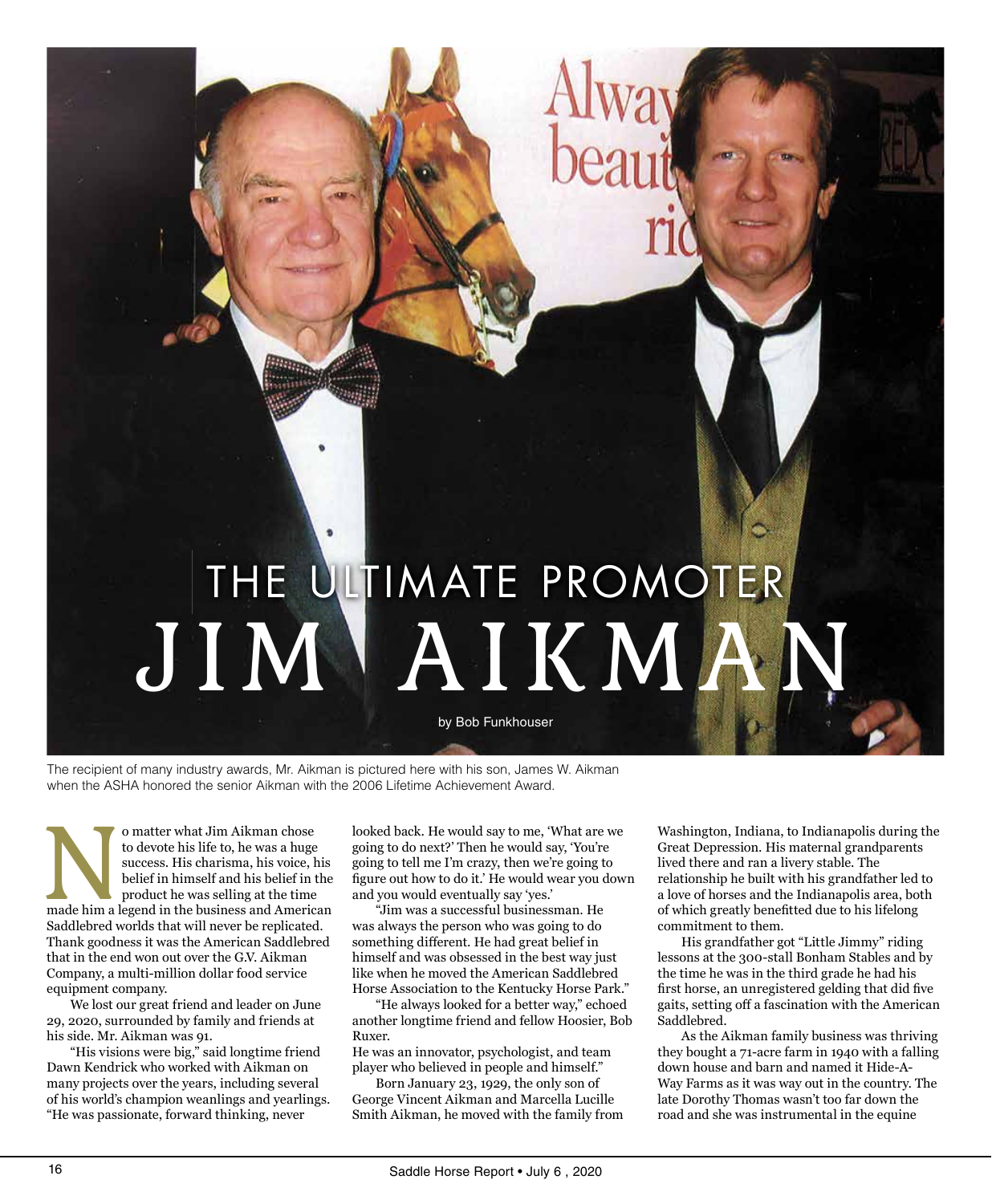## **J I M A I K M A N**



In 1942, "Little Jimmy" showed his first performance horse and later that year won his first Futurity class.



Good friend Bob Mannix asked Aikman to take Janet Sage to Madison Square Garden for the 1949 NHS Good Hands Finals. He coached her from the sidelines to win the Finals and they were later pictured celebrating at the Waldorf Astoria.



Hide-A-Way Farms was a busy place over the years. In this picture, Aikman (far right) welcomed Jean McLean Davis, Ray Stump and Joan Robinson (Hill).

education of Little Jimmy, teaching him to ride and post and later on, inseminate mares. Thomas was well known for her success with the stallion Indiana Ace, eventually selling him to George Gwinn.

 Aikman won his first futurity class in 1942 with a colt his parents had purchased named Mr. Christopher. "He had a head as big as that barrel, and three or four white legs," recalled Aikman in a 2004 Horse World interview. "I showed him and won the Indiana Futurity when it was held in an open field somewhere north of Indy. He became our head stallion."

In 1945, Aikman's father purchased the last daughter of Society Rex and she became the foundation mare for Hide-A-Way Farms, producing Hide-A-Way's Laura Belle and Just Plain Jane, with mother and daughters becoming Broodmare Hall of Fame matrons. The younger Aikman made his first trip to the Kentucky State Fair Horse Show in 1948 and won his first "world's championship" although it wasn't called the World's Championship Horse Show at the time. He had sold his filly to Garland Bradshaw and left the big leagues wondering, 'Who was that kid?'

That kid had to return to high school and graduate. Then, he and close friend Oz Mutz were off to Indiana University where Aikman wanted to study for a career in veterinary medicine. In his sophomore year he was informed that all the slots in the Veterinary Medicine School were filled. With that he dropped out and returned to the horse business, opening his own training

stable on the north side of Indianapolis. His first customer turned out to be his first wife. At night he would go to the family farm where he cleaned stalls and worked with the family horses. It was during that time that the first noted stallion came to stand at Hide-A-Way Farms, Floyd Schofner's Cameo Kirby.

The Korean War caused another pause in the equine pursuits of the eager young man. It was however, during this time that he received one of his most cherished honors, the American Spirit Medal of Honor. His Air Force travels sent him to California where he also found horses. A transfer to Louisiana found him later at Texas horse shows where he eventually was introduced to Joan Robinson [Hill]. They became friends and dated until, as the story goes, her father, Ash Robinson, told the young Aikman to "never come back to Texas." That relationship would rekindle at another time.

Following his service to his country, Aikman returned to the family business, while continuing to enjoy horses on the side. The famed stallion Evening Cloud was the next to stand at Hide-A-Way Farms. During this time Aikman also saw a beautiful colt out of CH Dixiana's Spring Cheer (BHF) at Joan Light's Callner's Farm. The beauty of this colt spurred him to make a deal for half interest in Spring Cheer and when she was bred to world's grand champion CH Valley View Supreme, she produced a colt named Hide-A-Way's Firefly Supreme who would become an iconic sire for the farm.

 From 1967 through '71, Firefly Supreme was

the number one ranked Futurity Sire. His dam, CH Dixiana's Spring Cheer (BHF) had later also been bred to Genius Bourbon King, producing a filly named Hide-A-Way's Curtain Call. When she was later bred to Denmark's Bourbon Genius, Hide-A-Way's Wild Country was produced and he stepped into the role of head sire following the death of Firefly Supreme.

Wild Country produced several top Futurity and performance stars, including world's champions of champions Hide-A-Way's Ruff Country, CH Wild Temper, and Tickles, Tunes, And Typhoons, among others.

 A tragic barn fire ended the life of Wild Country. However, also among his success stories was a daughter named Memorable Molly. When bred to Blackberry Winter because of the Stonewall King influence, she produced the multi-titled, multi-division world's champion of champions, CH Blackberry Delight.

This long and successful era as a horseman and breeder earned Aikman quite a reputation. He was a showman supreme with his Futurity entries clearly separating themselves from the rest. Twenty-some world's champions were crowned under his tutelage, including the likes of Hide-A-Way's Ruff Country, CH Watch Me Dance, The Country Executive, Haute Cappucino, and Hide-A-Way's Starting Over.

"His love for Futurity colts and technique of showing, along with his willingness to share his knowledge can be seen in everybody showing colts today," said Smith Lilly. "He could do more on a loose rein than anyone I've ever seen. They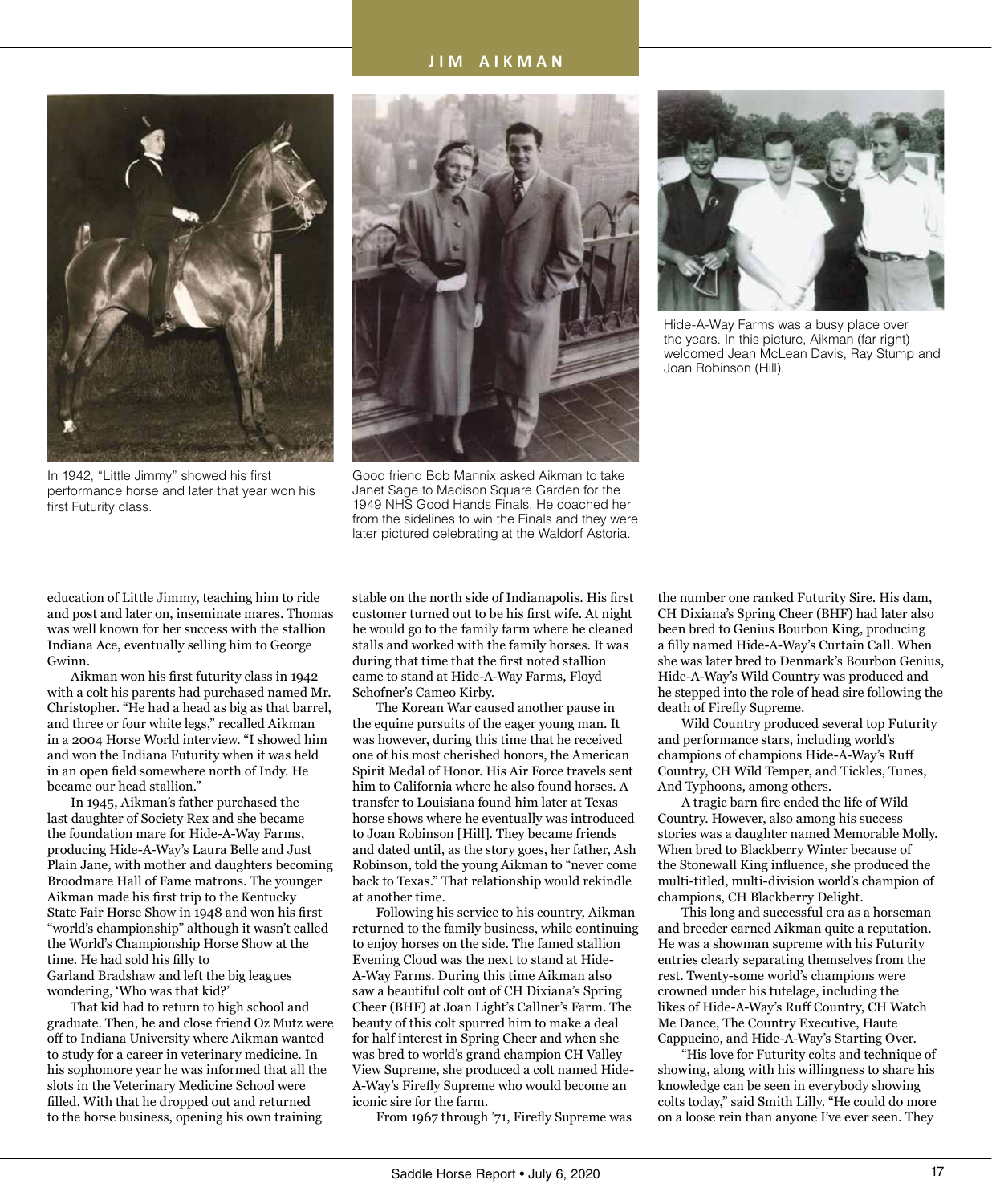## **J I M A I K M A N**



Showing world's champion weanlings and yearlings was a way of life for Aikman. In 1980, he presented Country Executive to an undefeated season, including Louisville.



Aikman was extremely proud of Hide-A-Way's Firefly Supreme, a stallion he raised and trained and would go on to be the number one sire of Futurity Champions for several years.

looked like they were turned loose in a field, never constrained, but I can't get mine to do that. He would share how he did it, but I can't do it like he did."

"We met in the '60s when we were showing colts at Ruxer Farm," said Bob Ruxer. "He could dominate whenever he wanted to. He knew what it took. Uncle Alvin [Ruxer] told us, 'If you can't beat him, for Pete's sake learn what he does.' He could entertain the crowd with an in hand colt like no one else and that's what it was about, entertaining. He loved to win, but he wanted to see the breed win as well."

"He thought like a horse," added Bret Day who won the first ever All-American Cup with Mosette. "When he showed a colt he never prohibited it. He took his time to figure out how the colt could feel like it was turned loose."

Dawn Kendrick was one of the inner circle who was privileged to see his magic up close and personal.

"I helped him with a lot of the colts, not that he needed my help," said Kendrick. "His process was to spend five to 10 minutes at a time, four or five times a day. He said they only had so much attention span at that age and didn't want to tire them or bore them. Jim had the dedication to go back in those stalls several times a day. He was very quiet and patient. He was as patient with colts as he was impatient with people."

Breeder, businessman, horseman, Aikman was also the ultimate statesman for the American Saddlebred. For more than 40 years he worked to support and promote the Indiana Futurity as well as the local 4-H breeding

program, which produced the likes of Duke Of Daylight. He served on the ASHA board an amazing 23 years and was President from 1980 through '83. He was instrumental in bringing Supreme Sultan's burial to the Kentucky Horse Park.

 "His influence and impact on the American Saddlebred is so multi-faceted," said Smith Lilly. "You won't find anyone who didn't like Mr. Aikman. He always had a positive message, never bringing you down."

"He was such a promoter, so enthusiastic," added Kim Skipton. "One of my first horses was by Firefly Supreme and since we didn't have texts and emails back then he would write me letters saying he was keeping up with me and that he had the dam of my horse and some siblings available. While we built a true friendship, he was always promoting, always trying to sell me a horse.

"Later when he would come to the Museum to film his video series is when he encouraged me to stay with the history of the breed. He was just a great historian himself and he inspired me to continue on that path.

"There are so many things Mr. Aikman did for our breed. He changed the Association from a stock corporation to an open membership organization and was instrumental in moving both the association and the American Saddlebred Museum to the Kentucky Horse Park. He believed they should both stay together. He started the computerization of the registry and he was a big advocate of the Charter Clubs. He believed that supporters on the local level

could get a lot more done than an association."

At a time when most people who have given as much as Mr. Aikman did would have "retired," he rolled up his sleeves and gave the American Saddlebred industry perhaps his greatest gift, the All American Cup. His mission was to put life back into the American Saddlebred breeding industry. Working many hours a day and spending a lot of his own money, he was relentless in selling this concept to breeders and trainers.



Hide-A-Way's Wild Country was the 1973 ASHA National Three-Year-Old Fine Harness Futurity World's Champion and then went on to a successful career as a sire before he perished in a barn fire.